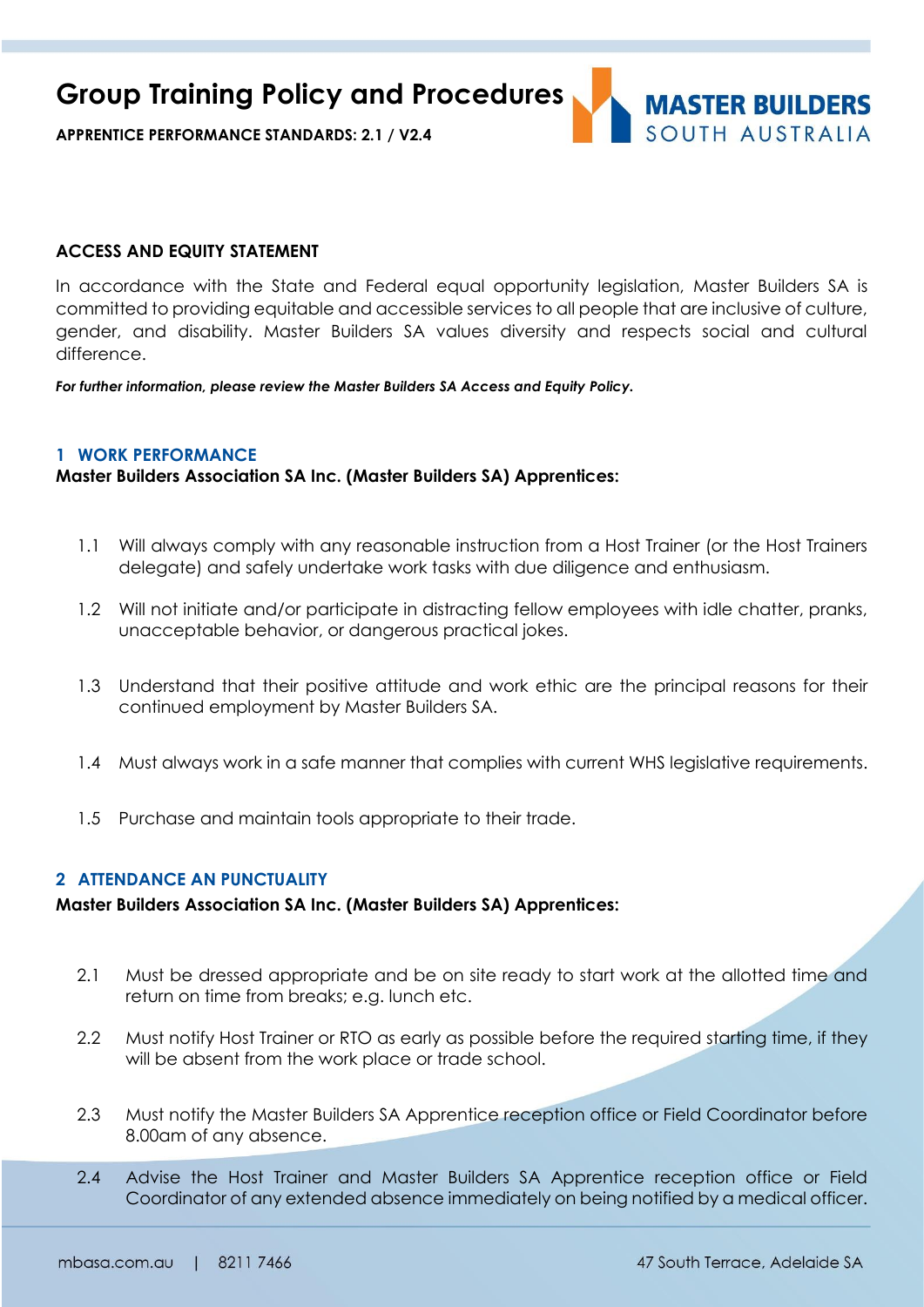**MASTER BUILDERS** SOUTH AUSTRALIA

**APPRENTICE PERFORMANCE STANDARDS: 2.1 / V2.4**

- 2.5 All absences will be recorded on the time sheet and, where appropriate, accompanied by an appropriate medical certificate.
- 2.6 Time sheets will be authorised electronically by the Host Trainer or an authorised person appointed by the Host Trainer.
- 2.7 May take RDO's in consultation with Master Builders SA and the Host Trainer.
- 2.8 Advise the Host Trainer of their trade school dates well in advance.
- 2.9 Time sheets must be sumitted on time each week, be completed accurately and authorised by Host Trainer or an authorised person appointed by the host trainer.
- 2.10 Attend and successfully complete all trade school requirements association with their training plan.
- 2.11 Annual leave will be taken in consultation with Master Builders SA and the Host Trainer and must not clash with pre-arranged trade school dates. Apprentices must make every effort to take all annual leave that accrues, prior to the increment date into the next year of their apprenticeship.

An annual leave request form must be signed by the Host Trainer (either in hard copy or electronically unsing protected password login in) and the apprentice and submitted to Master Builders SA for approval at least 4 – 6 weeks prior to the leave commencement date.

### **3 COMMUNICATION**

#### **Master Builders Association SA Inc. (Master Builders SA) Apprentices:**

- 3.1 Notify the Master Builders SA office immediately if there is a change of address, telephone number, email, contact person, next of kin, bank account number etc.
- 3.2 Master Builders SA apprentices are required as part of their conditions of employment be contactable by mobile phone and must check for any communication from Master Builders SA staff or Host Trainer on a regular basis (i.e. break times and lunch).
- 3.3 Extend courtesy and respect to Host Trainers and their staff.
- 3.4 Accept and discuss any reasonable lapses of performance standards with Field Coordinators and Host Trainer.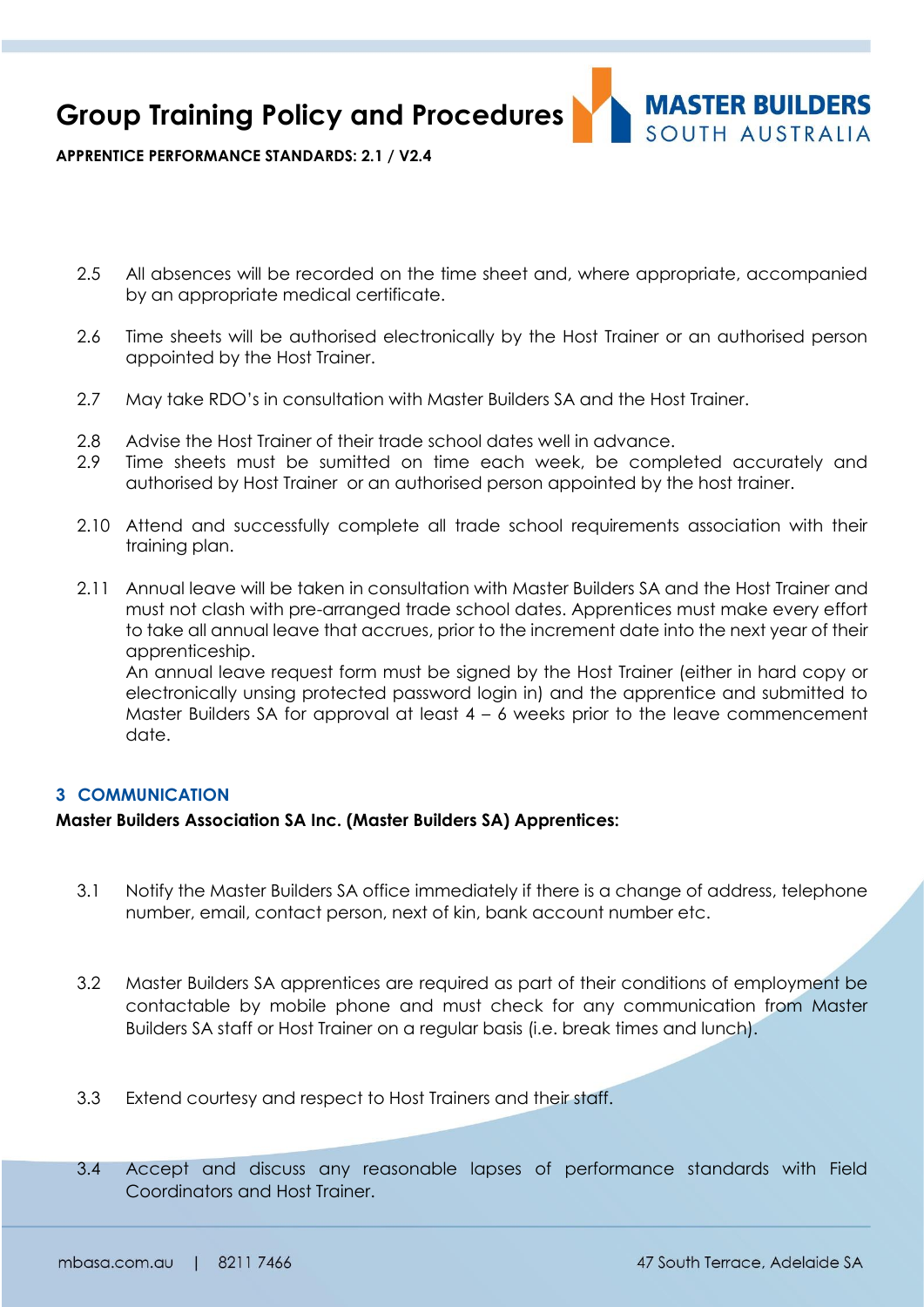

**APPRENTICE PERFORMANCE STANDARDS: 2.1 / V2.4**

- 3.5 Notify the Master Builders SA Field Coordinators of any harsh or continuous criticism.
- 3.6 Notify the Master Builders SA Field Coordinators of any incidents of harassment or unfair treatment.
- 3.7 Acknowledge that Master Builders SA staff play a mentoring role and are there for support and assistance.
- 3.8 Always keep a written copy of your Host Trainer's and Field Coordinators phone number.

### **4 IMAGE**

### **Master Builders Association SA Inc. (Master Builders SA) Apprentices:**

- 4.1 Understand that Master Builders SA operates as a private company in free market environment and that Host Trainers choose to do business with Master Builders SA as a matter of free choice.
- 4.2 Recognise and understand their responsibilities to Master Builders SA in maintaining good working relationships with the Host Trainer.
- 4.3 Not subject others to harassment or discrimination and always behave in a friendly and approachable manner.
- 4.4 Master Builders SA issued protective clothing displaying Master Builders SA logo shall be work as much as possible when on site or at trade school and be maintained in a clean and good state of repair.
- 4.5 Not publicly or privately criticize Master Builders SA Host Trainers (both previous and current) and/or their staff. Direct any complaints to Master Builders SA Field Coordinators or Master Builders SA Manager, Education and Apprentices.